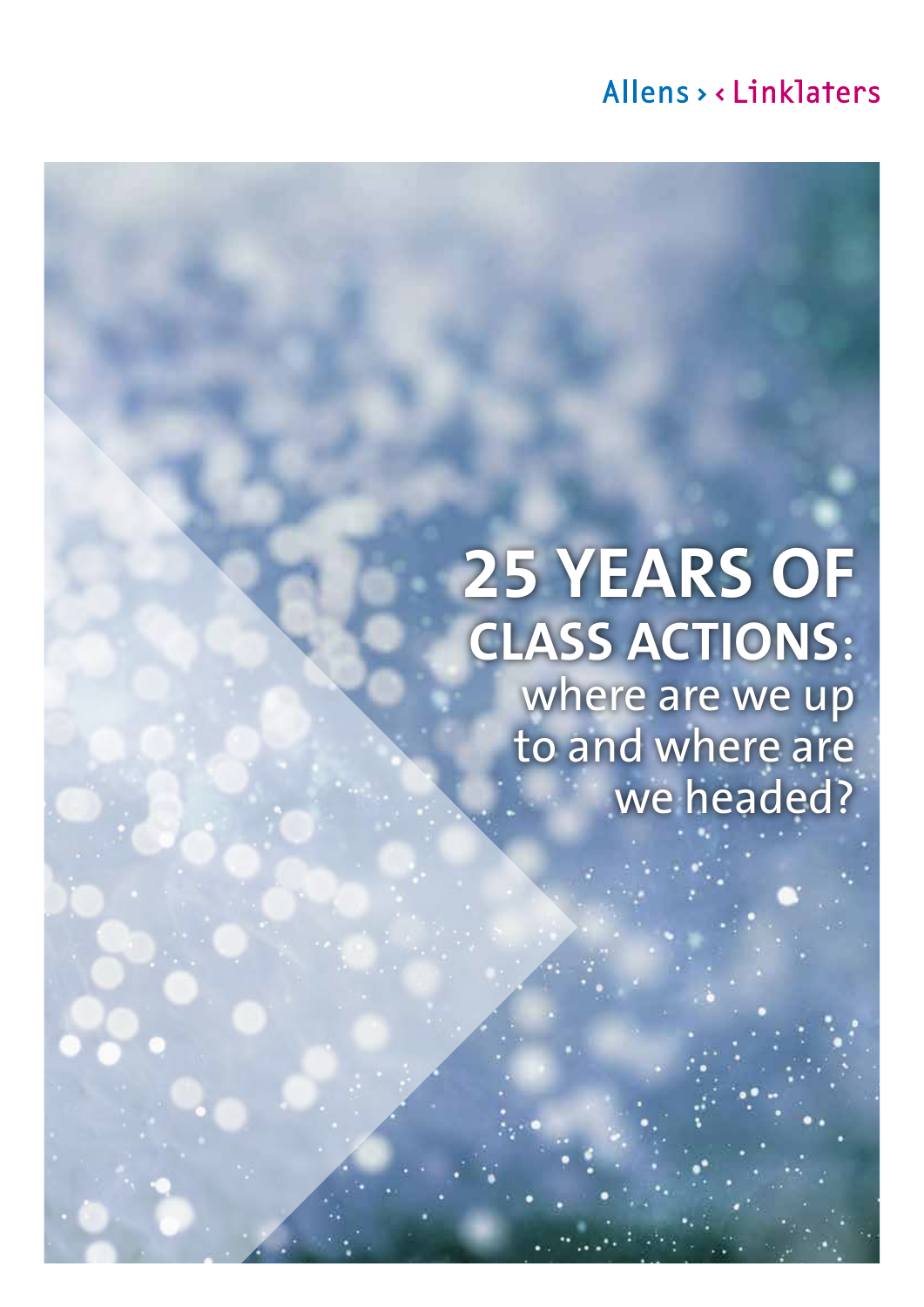# INTRODUCTION

March 2017 marks the 25th anniversary of the introduction of the Australian class action regime. This milestone provides an important opportunity to take a step back and consider the current operation of our class action regime, whether and how its operation differs from what was envisaged when first introduced and whether the regime is effectively and appropriately furthering its objectives. Those objectives are well known and have not changed – increasing access to justice, reducing the cost of litigation and promoting the efficient use of resources by achieving finality for multiple claims. However, the landscape in which the class action regime operates has significantly evolved since it was first introduced in 1992.

While we have not seen an avalanche of class action proceedings, there is no doubt that the level of class action activity is higher than the 'small number of additional cases' originally envisaged at the time of its introduction. A large part of that activity is attributable to the rise in the entrepreneurial nature of class action litigation, with the growing role of third party litigation funders and new law firms. In *Class actions today: Is this what was expected?* we discuss the evolution and current landscape of Australia's class action environment.

A further contributor to our active class action environment is the generous judicial interpretation of our class action thresholds, arguably encouraging a variety of relatively speculative class actions. In *Is it time to revisit our class action gateways?* we consider whether the gateways to our class action regime are operating effectively. Do the thresholds truly operate to facilitate access to justice, and the pursuit of claims efficiently and in the interests of group members? We see a real question as to whether this is the case.

There is no doubt that the rise of third party litigation funding was not envisaged 25 years ago. Third party funding and lawyer entrepreneurialism have had a dramatic effect on class actions, not only on the number of class actions but also on how the class action regime operates. In *Class action entrepreneurialism: Is the tail wagging the dog?* we look at the pressures these trends have placed on the regime, including the drive by funders for closed classes and the potential for common fund orders. These developments reflect the growing commercialism of these case that courts are being asked to grapple with. It is not something that we think should go unchecked and is ripe for reform.

Of course, access to justice was not the only objective of our class action regime – efficiencies flowing from the resolution of multiple claims with finality was one of the other objectives. The adoption of the opt out system reflected this. Recent developments reveal that achieving finality through a class action judgment may not always be clear cut. We consider these issues in *Finality through class actions: then and now* and discuss the factors that may ultimately affect the ability of a class action to achieve a final resolution for the parties and the judicial system.

There are no easy answers to many of the issues we pose. Our class action regime recognises, and was designed to balance, competing interests. Whether an appropriate balance is being achieved is something to consider. We hope this collection of short articles provides food for thought.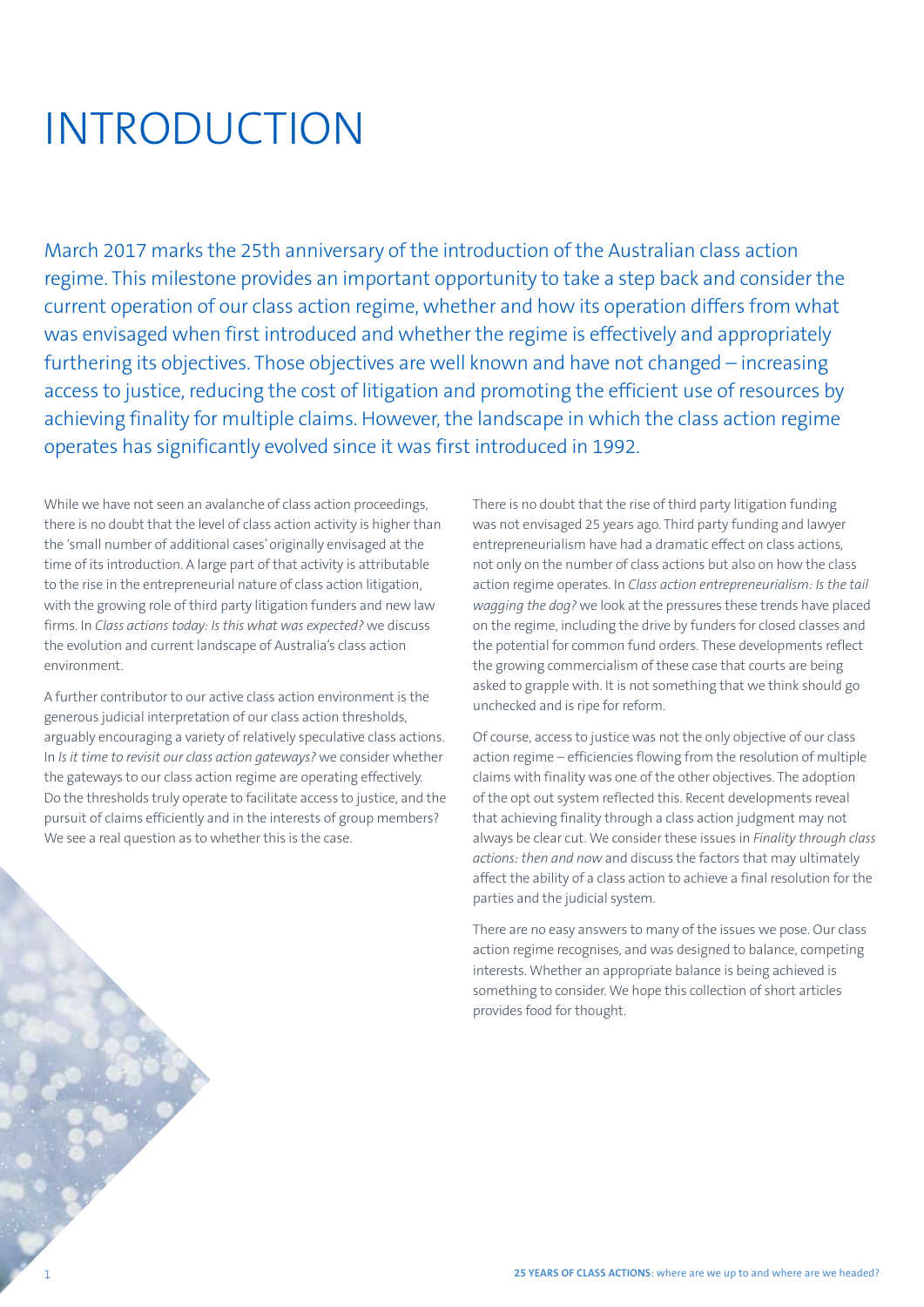# CLASS ACTIONS TODAY: IS THIS WHAT WAS EXPECTED?

Although the class actions regime in Part IVA of the Federal Court Act has been in place (without significant amendment) for 25 years, class actions law is dynamic and has thrown up a number of complex issues for the courts to consider. This is primarily the result of:

- **>** the evolving ways in which the promoters of class actions have sought to deploy the class action regime; and
- **>** the ways in which the courts have responded to that evolution with the benefit of a broad power to make any order considered appropriate or necessary to ensure that justice is done in a class action proceeding.

In recent years, we have painted a picture of the changing class action landscape (and what that means for class action risk) through our *Class Action Risk* reports. Our 2016 report is available [here](https://www.allens.com.au/general/forms/pdf/ClassActionRisk2016.pdf?sku=194416197010101962).

### > CLASS ACTION FILINGS

The Federal Attorney-General at the time of the introduction of Part IVA (the Hon Michael Duffy) noted in his second reading speech that it was expected that only a 'small number of additional cases' would be brought under the new class actions regime and that the regime was not anticipated to have a 'significant financial impact'.1 The government of the day rejected the concerns expressed by the then shadow Attorney-General (the Hon Peter Costello), which included that it would make Australia a litigious society by encouraging the 'proliferation of litigation' and that it would encourage lawyers to 'commence entrepreneurial practice'.2

The experience of the regime over the past 25 years has landed somewhere between a 'small number of cases' and a 'proliferation'. There is, however, no doubt that, particularly in recent years, class actions practice has become increasingly entrepreneurial. Indeed, as noted in our *Class Action Risk 2016* report, a new wave of entrepreneurialism among lawyers looking to bring class actions is currently the biggest driver of class action risk (bigger than the risk presented by third party funders).

Although the regime is 25 years old, to really understand what is happening, it is necessary to focus on how the class actions landscape has developed over the past 10 to 12 years. During that time, class actions practice has fundamentally changed and is largely unrecognisable from its early days – among other things, this is because of the acceptance of litigation funding, the emergence of shareholder class actions, the emergence of outwardly entrepreneurial conduct of lawyers in promoting class actions and the increasing public profile the regime has received as a result.

Figure 1 shows class action filings since 2005. Although filings during that period have been variable (and filings in 2016 were down on the two prior years), there has been a marked increase in recent years.

Figure 1: Class actions filings 2005 – 2016



But the filings data is only half the picture. The number of companies facing class actions has actually fallen in recent years. This anomaly in the statistics arises from the increasing number of organisations facing more than one class action in relation to the same conduct. In some cases, this is because multiple law firms have commenced competing class actions in relation to the same conduct. In others, it is because the same firm has brought multiple actions on behalf of different customers – for example, eight class actions have been commenced against Standard & Poor's for its rating of eight different CDOs.

The ultimate exposure from these competing or cluster class actions is not necessarily any higher than it would be from a single class action, but they cause significant complications for the defendant and increase defence costs. Moreover, they significantly challenge one of the core objectives of the class action regime – efficient use of judicial resources.

The reduction in companies facing class actions is not, however, indicative of a downturn in class action activity or risk. On the contrary, there are a number of indicators (discussed throughout this publication) that point to class action activity increasing in the coming years potentially significantly.

<sup>1</sup> Federal Court of Australia Amendment Bill 1991 (Cth) second reading, House of Representatives, Parliamentary Debates, Hansard, 14 November 1991, 3174.

<sup>2</sup> Federal Court of Australia Amendment Bill 1991 (Cth) second reading, House of Representatives, Parliamentary Debates, Hansard, 26 November 1991, 3284.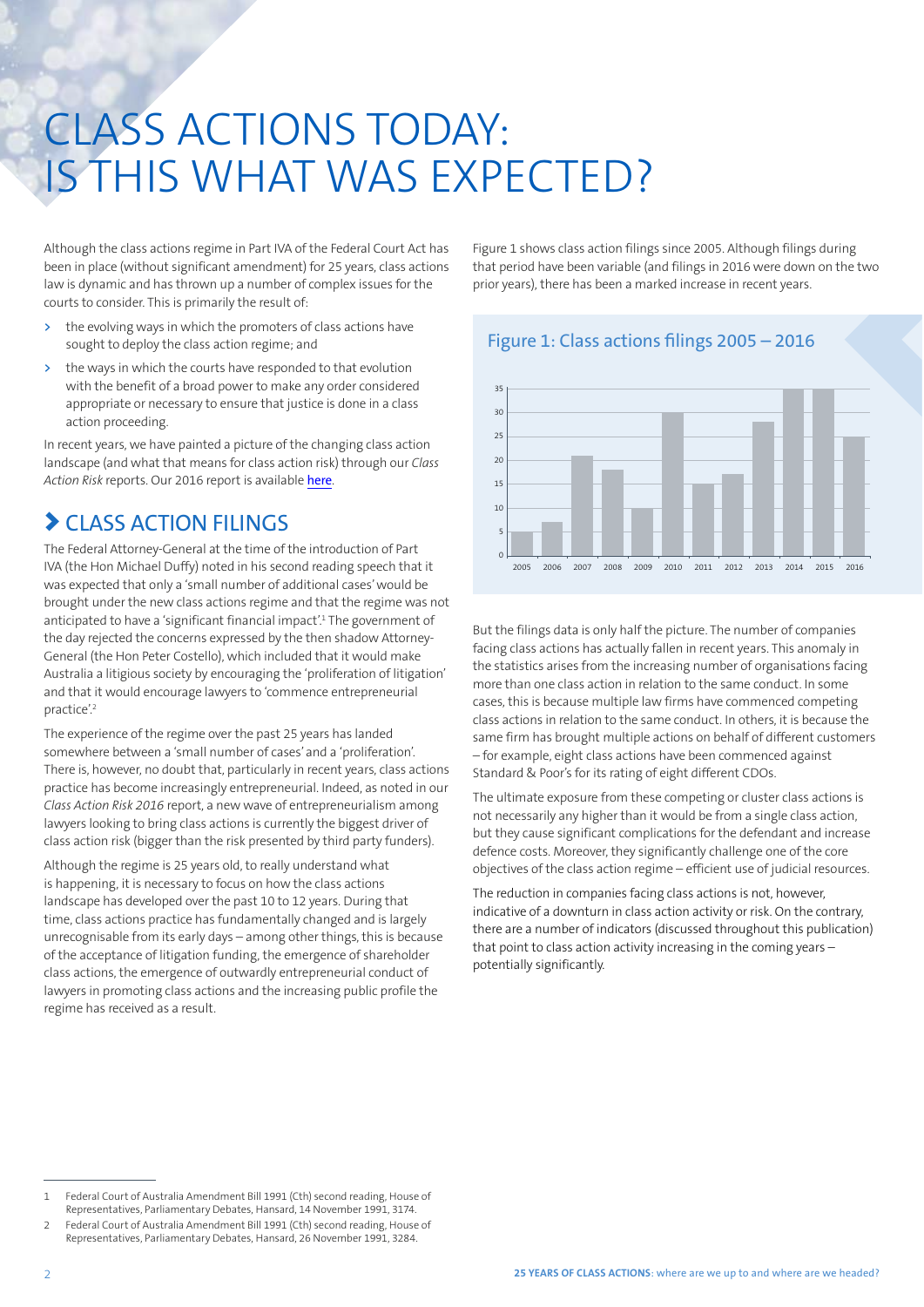## > TYPES OF CLASS ACTIONS

In its 1988 report which recommended the introduction of a class action regime<sup>3</sup>, the Australian Law Reform Commission identified (on a non-exhaustive basis) the types of proceedings that it envisaged might be brought as class actions. The focus was on consumer claims, small business protection and trade practices matters – including, for example:

- **>** misleading statements that induced consumers to buy goods and/ or services;
- **>** misleading statements that induced businesses to enter into arrangements;
- **>** misleading advice from a stockbroker or directors of a company in which persons had invested;
- **>** claims against the directors of a company in relation to the company's compliance with its market disclosure obligations;
- **>** losses sustained as a result of the negligence of a service provider;
- **>** employment issues, including discrimination;
- **>** environmental contamination affecting farming operations; and
- **>** bank customers seeking refunds of miscalculated interest rebates.

As the Chief Justice of the Federal Court noted recently, the types of claims that have actually been filed over the regime's 25-year history reflect a range of commercial and non-commercial issues, including 'personal injury through food, water or product contamination, or through defective products; disaster tort claims; environmental claims; human rights claims; trade union claims; consumer claims for contravention of protective laws; claims by shareholders and investors; and anti-cartel claims'.4

In many respects, this broad range of claims is exactly what the ALRC and Parliament had in mind. That said, the current class action landscape differs in some important respects from what was anticipated.

One such difference is that, perhaps surprisingly, there have been very few claims that might truly be described as 'mass consumer claims' – the most notable exception being the bank fees class actions. This trend is at odds with what the ALRC envisaged – indeed it (and the Parliament when it came to implement Part IVA) saw low-value mass-consumer claims as being well suited to the class action mechanism.

We have also seen the emergence of two distinct categories of claims – shareholder class actions and financial services class actions – which, although within the contemplation of the ALRC and Parliament at the time the regime was enacted, have taken on an unexpected prominence. Indeed, together they have accounted for more than half of all class actions filed over the past decade.

**Financial services class actions:** While the ALRC identified examples of potential class action claims in the financial services context, it did not foresee (perhaps not surprisingly) the concentration of class actions that would be filed in this sector (approximately 25 per cent of all class actions in the past decade). That said, the vast majority of those claims relate in one way or another to reliance on alleged misleading or deceptive conduct inducing some form of investment. As such, they might loosely be categorised as the types of consumer protection claims that were envisaged would be brought under the new regime. It remains to be seen whether this trend will continue now that the limitation periods have expired in respect of most claims arising from losses suffered during the global financial crisis.

Figure 2: Class action filings by type



**Shareholder class actions:** Shareholder claims were not a particular focus for the ALRC, although there is mention of the possibility of such claims in its 1988 report.<sup>5</sup> However, the ALRC primarily anticipated that these claims would be a mechanism by which shareholders could hold company directors or professional advisers accountable, rather than as a mechanism to sue the company itself. As it has turned out, shareholder claims against the company itself in respect of alleged inadequacies in market disclosure practices have become the most frequent type of class action filed over the past decade.

It would, of course, be unrealistic to expect the ALRC and Parliament to have predicted how the class action regime would be used 25 years after it was enacted. Nor does the fact that it is being used in different ways mean that the regime is not fulfilling its objectives – it is entirely appropriate (and important) for the regime to be sufficiently flexible to respond to the legal issues of the times. That said, it is still instructive in considering the social utility of the regime to reflect on the possible reasons for the divergences.

The genesis of each of the trends and divergences described above can be traced back to the fact that class actions are ultimately a commercial enterprise by plaintiff lawyers and/or litigation funders. Accordingly, with few exceptions, only those class actions that are expected to adequately compensate those players (or at least present an acceptable risk/reward ratio) will be commenced.

There is, however, one notable exception. The class action regime has been used on a number of occasions to pursue what might be described as public interest causes, often on a pro bono basis. The subject matter of these claims has included refugees, abuse and imprisonment. These claims have accounted for roughly 3 to 4 per cent of class actions filed over the past decade.

<sup>3</sup> Australian Law Reform Commission, *Grouped Proceedings in the Federal Court*, Report No 46 (1988).

<sup>4</sup> The Hon. Chief Justice J Allsop AO ['Class Actions 2016 Key Topics'](http://www.fedcourt.gov.au/digital-law-library/judges-speeches/chief-justice-allsop/allsop-cj-20161013) (Keynote address at Law Council of Australia Forum on Class Actions, 13 October 2016), [Accessed 12 February 2017] .

<sup>5</sup> Australian Law Reform Commission, *Grouped Proceedings in the Federal Court* [1988] ALRC 46 at p33.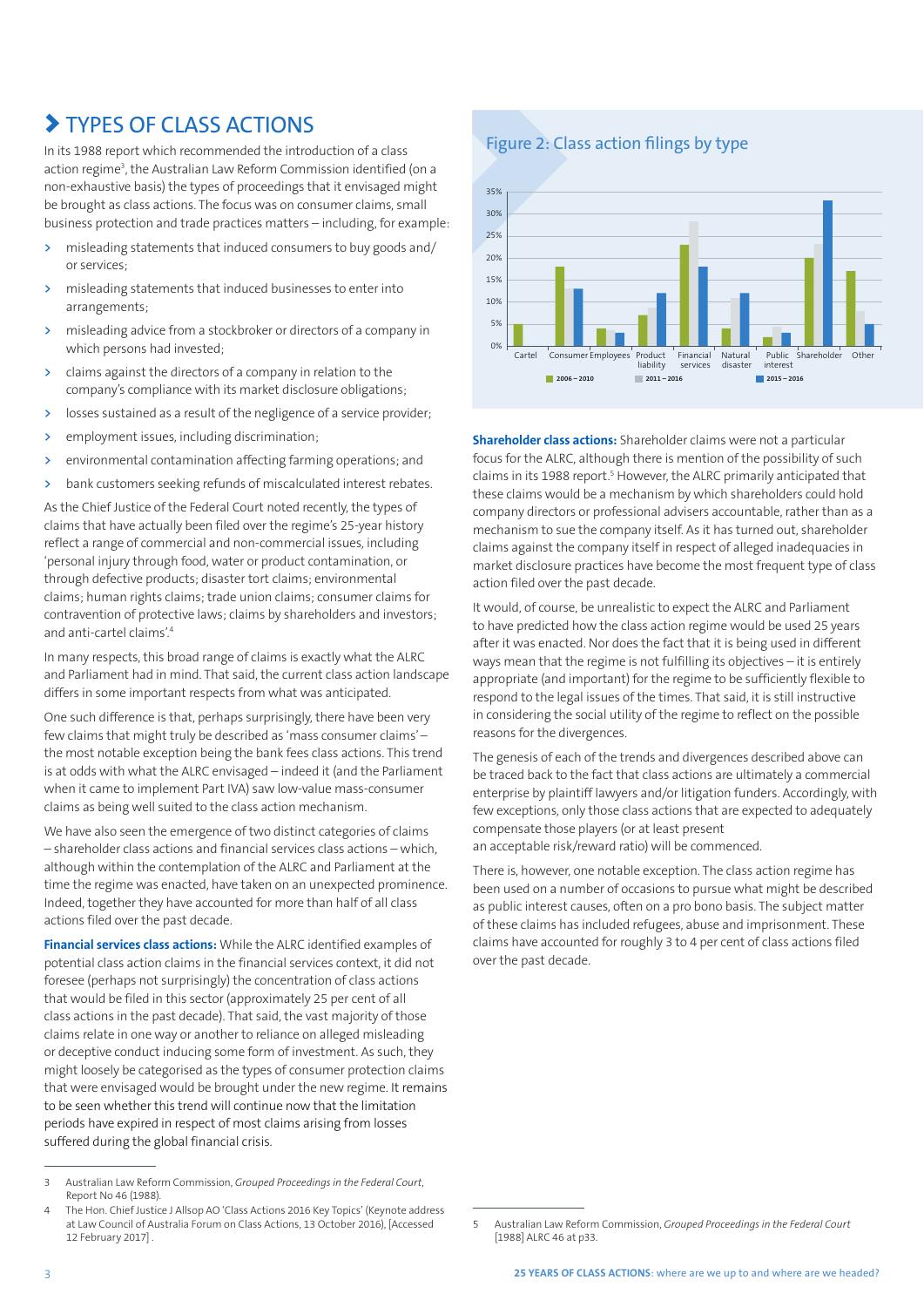## > WHO IS BRINGING CLASS ACTIONS?

Perhaps not surprisingly, the ALRC had nothing to say about the lawyers who might bring class actions.

Maurice Blackburn and Slater & Gordon have been the most significant players over the life of the regime. However, more recent trends disclose a different picture. As can be seen from Figure 3, approximately 20 per cent of filings since 2013 can be attributed to Maurice Blackburn. Roughly 54 per cent of claims can be attributed to eight firms that have filed three or more claims during that period – all of which, with the exception of Slater & Gordon, have not traditionally been known as plaintiff class action firms. The remaining 26 per cent is attributable to 29 firms who have filed either one or two claims since 2013.

The implications for this trend are discussed in more detail in the article on entrepreneurialism below.



#### Figure 3: Who is bringing class actions?

## > THE EFFECT OF LITIGATION FUNDING

At the time Part IVA was enacted, third party funding for commercial return was arguably illegal. The ALRC did, however, identify certain exceptions including charitable support of claims and the existence of a common interest (such as support by trade unions). Against that background, the ALRC recommended that a special public fund be established to assist with the costs of class action litigation. This recommendation was not, however, taken up by the Parliament.

Over the past decade, third party funders have become increasingly entrenched. While long-term trends indicate a sustained increase in the percentage of class actions that have been third party funded, that percentage has fallen in recent years. This is a direct consequence of the number of claims being brought by less established class action firms, who are less likely to secure funding.

### > AUSTRALIA IS A REGIONAL OUTLIER

Class action activity in Australia has not been mirrored in other parts of the region or the rest of the world. Indeed, it is often said that Australia has become the jurisdiction outside the United States in which a company is most likely to face a class action.

Representative actions in various forms are slowly gaining traction in New Zealand, Hong Kong, China and Singapore – often without the benefit of a formal class actions regime. In Japan, as in many European jurisdictions, class actions are limited to claims brought by registered consumer organisations.

Class actions in those jurisdictions are not currently seen as presenting the same business opportunities for lawyers and funders as in Australia. The most likely places for that to change in the medium term are Hong Kong and New Zealand.

### > WHAT DOES THE FUTURE HOLD?

The Australian class actions landscape is at an important crossroads. The next few years will be particularly telling. While there have been concerns about the way the landscape has been evolving for some time, the checks and balances built into the system have worked reasonably well to ensure that the system does not surge out of control. Those checks and balances are, however, under increasing pressure from the increasing forces of commercialisation.



#### Figure 4: Funding of class actions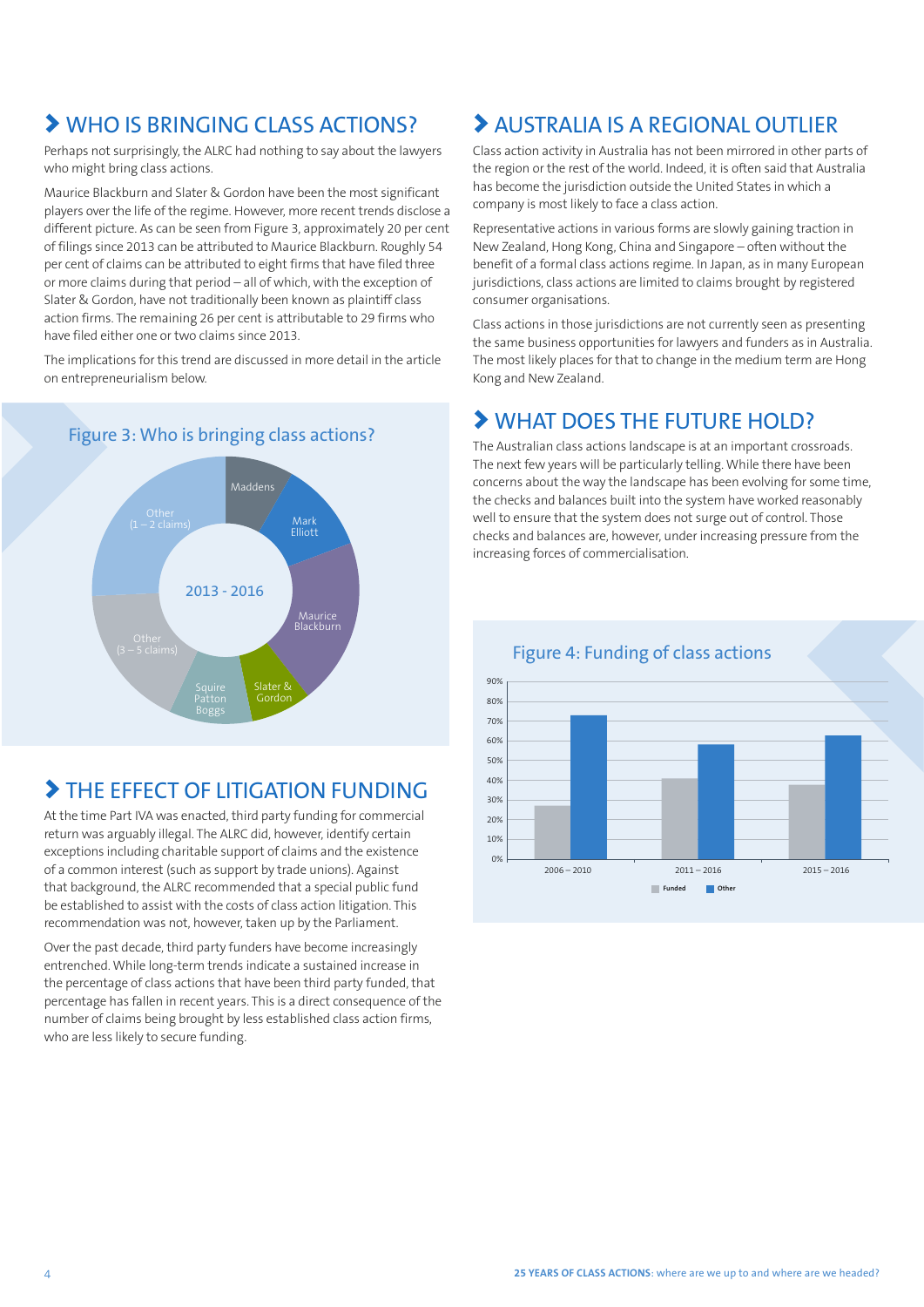# IS IT TIME TO REVISIT OUR CLASS ACTION GATEWAYS?

When Part IVA was introduced, a decision was made not to include a US-style certification requirement. This was justified on the basis that other safeguards were in place to ensure that proceedings were not abused, or used inappropriately or inefficiently. Twenty-five years on, there is a question about whether these safeguards, and our class action gateways, have in practice achieved this objective and that of access to justice. In our view, it is time for the effectiveness of these mechanisms to be revisited, particularly in the current environment of class action entrepreneurialism.

### > THRESHOLD REQUIREMENTS AND SAFEGUARDS FOR CLASS ACTIONS – AUSTRALIA'S APPROACH

In the US, the lead plaintiff must satisfy a formal certification requirement, including that there are common questions of law or fact and that the representative parties fairly and adequately represent the interests of the class.<sup>6</sup> A court certifying a class action must appoint class counsel having regard to, among other things, counsel's class action experience and their resources committed to representing the class.<sup>7</sup>

By contrast, in Australia there is no such requirement. Rather, s33C of the Federal Court Act imposes several threshold requirements on representative proceedings.<sup>8</sup> Defendants bear the onus of proof in establishing that these threshold requirements have not been complied with. While defendants have repeatedly brought s33C applications, these are nearly always unsuccessful. This permissive approach to these gateways has allowed unmeritorious proceedings to be commenced, only to be dismissed at a later stage.<sup>9</sup>

In addition to the usual supervisory powers of the court, s33N was intended to be one of the regime's safeguards, allowing defendants to lead evidence demonstrating that 'it is in the interests of justice' that the proceeding no longer continue as a class action. However, in practice, courts have been wary of intervening at early stages of proceedings to make s33N orders. As a result, claims may be allowed to roll on, increasing the costs for defendants and, in some cases, raising real questions about whether the class action is truly representing class member interests.

## > CLASS ACTION ENTREPRENEURIALISM

This plaintiff-friendly approach to the class action gateways, together with the rise of litigation funding, has facilitated a new trend of class action entrepreneurialism.

• seven or more persons have claims against the same person;

Having regard to the commercial benefits to be gained, there is a legitimate concern that new entrants are:

- **>** identifying more speculative claims;
- **>** not giving proper consideration to whether the underlying complaint is actually best addressed through the class action mechanism, for example where individual issues predominate or where there is another forum to obtain a remedy; or
- **>** not considering whether the lead plaintiff adequately represents the interest of the class.

These days, it is par for the course for a report of potential wrongdoing to be followed by an announcement of a class action investigation. There is an element of reverse engineering to make the claim fit the model. Neither the interests of potential claimants nor defendants are served by this approach.

### > TESTING THE BOUNDARIES OF ENTREPRENEURIAL LITIGATION

The limits of the court's acceptance of entrepreneurial litigation were tested in 2014, through the claims brought by Melbourne City Investments (*MCI*) (controlled by Mark Elliott) against Treasury Wines Estate Pty Ltd, Worley Parsons Limited and Leighton Holdings Limited. MCI had a 'business model' of purchasing small shareholdings in listed companies with the objective of subsequently commencing class actions against some of them for breaches of continuous disclosure obligations. At first instance, although the primary judge was not satisfied that there was anything irregular about the proceedings themselves justifying a s33N order, <sup>10</sup> orders were proposed that the proceedings not continue as class actions while MCI was the representative plaintiff and Mr Elliott acted for MCI.<sup>11</sup> On appeal, the proceedings were held to be an abuse of process and were permanently stayed.12 In 2016, similar shareholder class actions brought by MCI against Myer were also stayed because the claims were found to be brought for an illegitimate or collateral purpose of generating income or revenue for a third party.<sup>13</sup>

The MCI cases are examples at the extreme end of the spectrum – the real difficulty for courts lies in the more nuanced cases. This is especially so where the critical question relates to whether the class action procedure is the appropriate vehicle to address the complaint.

### > ADEQUACY OF REPRESENTATION AND APPROPRIATENESS OF THE CLASS ACTION FORUM

The *Pampered Paws* class action highlights the risks associated with this difficult question. In this case, the Federal Court ruled, after four-and-ahalf years of litigation and two trials, that only one of the declarations sought by the plaintiff was of assistance to class members. Accordingly, orders were made that the proceeding no longer continue as a class

- 12 *Treasury Wine Estates Ltd v Melbourne City Investments Pty Ltd* [2014] VSCA 351.
- 13 *Melbourne City Investments Pty Ltd v Myer Holdings Limited (No 2)* [2016] VSC 655.

<sup>6</sup> Federal Rules of Civil Procedure (US), r 23(a).

Federal Rules of Civil Procedure (US), r 23(g).

<sup>8</sup> These are:

<sup>•</sup> the claims of all those persons are in respect of, or arise out of, the same, similar or related circumstances; and

the claims of all those persons give rise to at least one substantial common issue of law or fact.

<sup>9</sup> A similar observation is made in Cynthia Cochrane, 'Class actions – Too pampered in the Federal Court?' (May 2013) *Law Society Journal* 51, 60.

<sup>10</sup> *Melbourne City Investments Pty Ltd v Treasury Wine Estates Limited (No. 3)* [2014] VSC 340, [61].

<sup>11</sup> *Melbourne City Investments Pty Ltd v Treasury Wine Estates Limited (No. 3)* [2014] VSC 340, [62].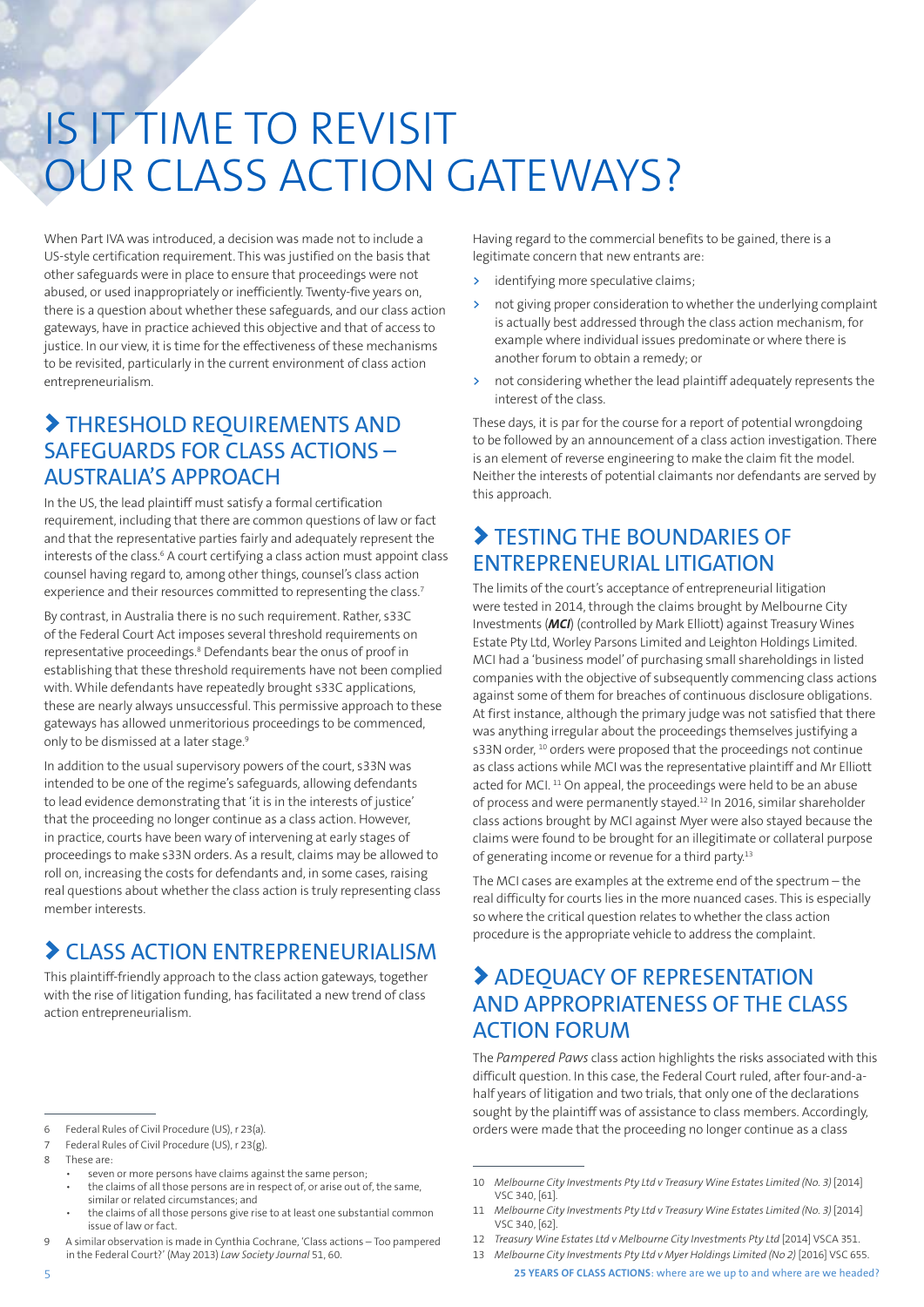action.14 Section 33C and 33N applications had been made at earlier stages in the proceeding but were rejected on the basis that, with amended pleadings, the action should be permitted to continue at least to the end of the plaintiff's case, limited to the issues that were common to the plaintiff and the class members.<sup>15</sup>

Although class actions may resolve class members' legal claims, class members have little say as to how class actions are run or are concluded. The long -running product liability class action concerning the Vioxx drug highlights the issue of adequacy of representation. In this case, the Full Court found that the personal circumstances of the lead plaintiff stood him 'apart from the ordinary case' because he had issues in establishing causation. The Full Court identified that there may be other class members who, unlike the lead plaintiff, could in fact succeed in establishing causation in their individual claims.16 The class action was ultimately settled after an initial settlement proposal was rejected by the court. Although a revised settlement was approved by the court, Justice Jessup expressed discomfort in doing so because the settlement offered little benefit to class members with stronger claims who would now be prevented from pursuing them.17 This litigation demonstrates the need for proper consideration of the precise formulation of class action claims to ensure class members' claims are properly represented.

### > BURDEN PLACED ON CLASS ACTION DEFENDANTS

The *MCI, Pampered Paws* and *Vioxx* cases highlight the fact that, generally speaking, the onus is on defendants to make applications to the court questioning the appropriateness of proceedings. Although class action defendants are often criticised for making these type of applications, at least one judge has acknowledged extra-judicially that the 'procedural complaints made by defendants often have substance'.18 Justice Lindgren remarked further that, in his experience, 'respondents often have a good point (or many good points)' in such interlocutory applications and 'that class action lawyers are often too impatient in launching and prosecuting proceedings'.<sup>19</sup> However, despite the merit of defendants' arguments in these interlocutory applications, our experience tells us that, more often than not, these applications are unsuccessful, and the actions are allowed to roll on. In *Vioxx* and *Pampered Paws*, had there been proper scrutiny up front, focusing on core issues such as whether the lead plaintiff adequately represented the interests of the class and whether the class action procedure was the appropriate vehicle to address the complaint, time and resources may have been spared and class members' claims properly protected.

### > WHERE TO FROM HERE?

The threshold requirements and other safeguards in Part IVA have been in force since 1992 without any reform. Interestingly, the Victorian Law Reform Commission (*VLRC*) has recently been tasked with considering, among other things, whether a certification requirement is appropriate for class actions (particularly in the context of funded proceedings).20

19 Ibid.

20 Victorian Law Reform Commission, *Litigation Funding: Terms of Reference*, Access to Justice Litigation Funding and Group Proceeding.

The *MCI*, *Pampered Paws* and *Vioxx* cases demonstrate that there is a case for change. When we reflect on the issues raised in these cases, it becomes apparent that some of the key reasons justifying the absence of a US-style certification requirement have not rung true. For example, although avoidance of costs and delays were some of the primary reasons given for why a certification device should not be adopted,<sup>21</sup> at least in some cases time and cost savings have not eventuated.<sup>22</sup> The delays and ultimate result in the *Pampered Paws* litigation are a prime example of this. Similarly, the characterisation of a certification requirement concerning the adequacy of representation as an 'empty gesture<sup>223</sup> seems inappropriate when the treatment of class members in the *Vioxx* litigation is considered. This case demonstrates the complex issues that emerge when the interests of the representative plaintiff diverge from those of class members.

It will be interesting to see what recommendation the VLRC ultimately makes about the appropriateness of a US-style certification requirement. In our view, there would certainly be benefits to some form of certification regime in the current class action environment. A certification requirement may result in an increased focus on the types of concerns raised by the trend of class action entrepreneurialism. However, even if the VLRC were to recommend a certification requirement, we do not expect class action reform to be high on the political agenda.

In the absence of a certification regime or legislative reform of the threshold requirements and safeguards, our view is that there is a need for greater judicial supervision at the case management stages to address the risk of speculative or reverse engineered or inappropriate claims.

The new Federal Court Class Action Practice Note may provide the court with a platform to consider at an earlier stage whether a claim is inappropriately brought in the form of a class action. This practice note was introduced to reinforce the court's focus on the just resolution of disputes as quickly, inexpensively and efficiently as possible. In addition to the various matters that the practice note requires parties to be in a position to address at the first case management hearing, the court could also require parties to be in a position to address the following points:

- **>** whether the underlying complaint is actually best addressed through the class action mechanism, for example where individual issues predominate or where there is another forum to obtain a remedy; and
- **>** whether the lead plaintiff adequately represents the interest of the class.

Such matters would benefit from upfront scrutiny by the courts as part of their supervisory role, without relying on defendants to identify issues and bring them to the court's attention.

A shift in judicial approach, as opposed to the introduction of a certification device , may allow the class action regime to maintain some flexibility and strike a balance between the competing interests in play. More upfront scrutiny will reduce the risk that unmeritorious or inappropriate claims are allowed to commence only to be discontinued at a later stage, after significant time and expense is incurred by all parties, as well as the court. In doing so, the class action regime's key touchstones of access to justice and efficiency will be promoted.

<sup>14</sup> *Pampered Paws (No 11)* [2013] FCA 241, [64]–[68].

<sup>15</sup> *Pampered Paws (No 6)* [2010] FCA 295, [2].

<sup>16</sup> *Peterson v Merck Sharp & Dohme (Aust) Pty Ltd [No 6]* [2013] FCA 447, [9]–[10], [12] (Justice Jessup).

<sup>17</sup> *Peterson v Merck Sharp & Dohme (Aust) Pty Ltd (No 7)* [2015] FCA 123,[6]- [7] (Justice Jessup).

<sup>18</sup> Stuart Clarke and Christina Harris *'The Push to Reform Class Action Procedure in Australia: Evaluation or Revolution*' (2008) *Melbourne University Law Review* 32, 75 citing the Hon Justice K Lindgren, 'Class Actions and Access to Justice', keynote address delivered at the International Class Actions Conference 2007, Sydney, Australia, 25-26 October 2007.

<sup>21</sup> Australian Law Reform Commission, *Grouped Proceedings in the Federal Court*, Report No 46 (1998), 63 [146].

<sup>22</sup> This observation has also been made in Stuart Clark and Christina Harris, 'The Push to Reform Class Action Procedure in Australia: Evolution or Revolution' (2008) *Melbourne University Law Review* 32, 775 citing Rachel Mulheron, *The Class Action in Common Law Legal Systems: A Comparative Perspective* (Hart Publishing, 1st edition, 2004), 27.

<sup>23</sup> Australian Law Reform Commission, *Grouped Proceedings in the Federal Court*, Report No 46 (1998), 63 [147].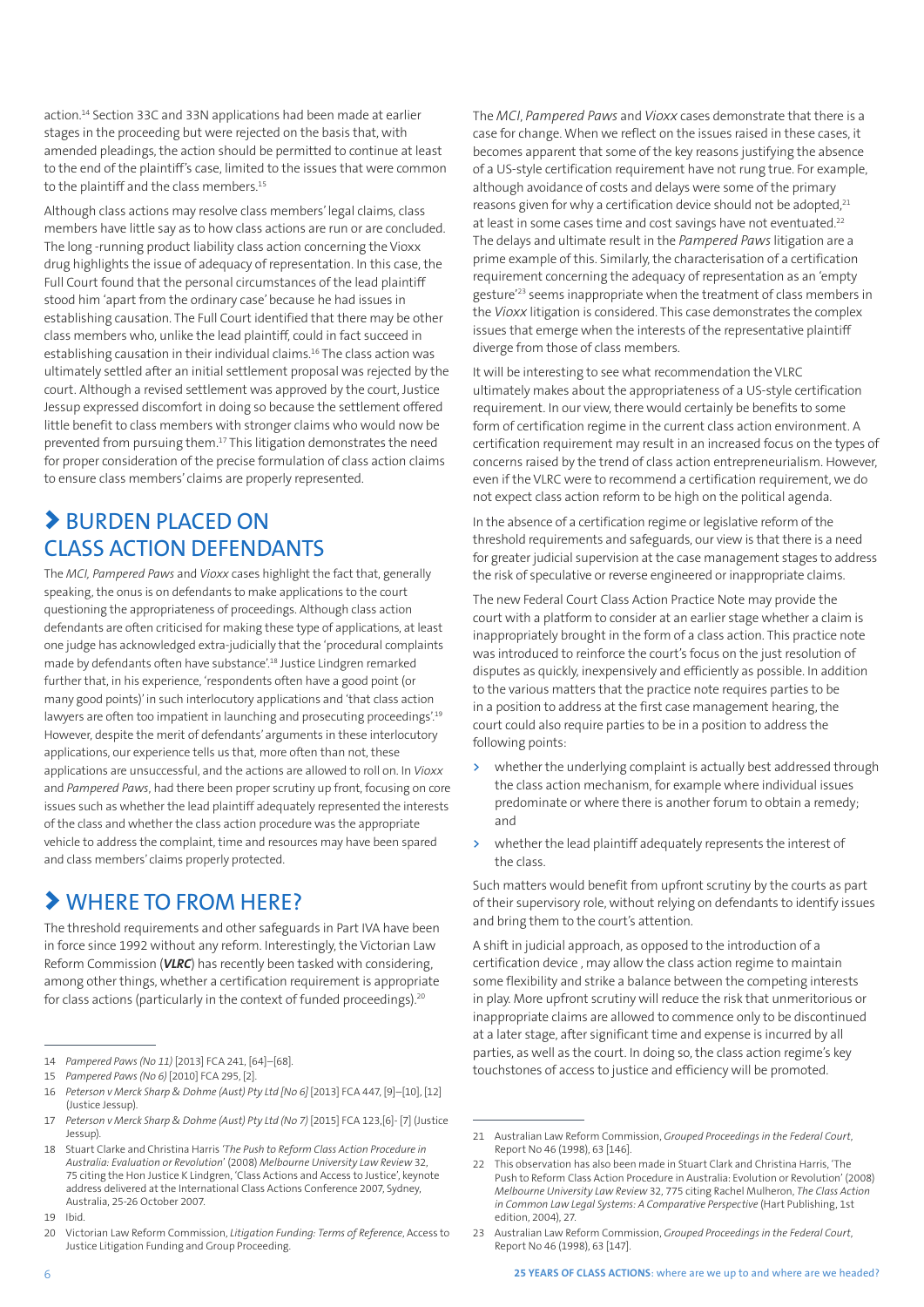# CLASS ACTION ENTREPRENEURIALISM: IS THE TAIL WAGGING THE DOG?

The defining feature of the current class actions landscape is lawyer and funder entrepreneurialism.24 More than ever before, class actions are seen as lucrative profit-making opportunities for plaintiff lawyers and third party funders.

The entrepreneurs' pursuits of more and more favourable terms on which to bring class actions have significantly changed the fundamental nature of Australian class actions.

Moreover, the entrepreneurial environment – in which multiple class actions are often commenced in relation to the same conduct and reports of someone investigating a class action closely follow almost any report of potential wrong-doing or harm – raises questions as to whether access to justice has become a by-product, rather than central pillar, of the modern class actions regime. As recognised by the Chief Justice of the Federal Court in a recent speech, it is important that class actions continue to provide social utility and are run for the benefit of litigants – not funders and lawyers.25

### > ENTRENCHMENT OF FUNDING

In the decade following the introduction of the Federal Court regime, Australian class actions were funded by class members themselves or lawyers acting on a 'no win, no fee' basis. Third party funding was unheard of and arguably illegal. Although the legality of third party funding was not confirmed by the High Court until 2006,<sup>26</sup> in the years prior a handful of high-profile funded shareholder class actions were commenced. These claims were the genesis of the modern funded class action and the testing ground for a number of principles that stood in the way of third party funding of class actions becoming a viable proposition.

Although there were some setbacks along the way, by around 2010 most of those issues had been resolved in favour of the funders. In part, this was achieved by the Federal Government stepping in to clear the way for litigation funders on the policy basis that the funding of class actions facilitates access to justice and should therefore be encouraged rather than stymied on legal technicalities.

As a result:

- **>** third party funding has become an accepted and entrenched feature of class actions practice; and
- **>** third party funders are not subject to any specific regulation beyond a basic requirement to have a policy in place for managing conflicts of interest.

### > ENCROACHMENT OF FUNDING

Funders were not, however, content with acceptance or, indeed, entrenchment. Bit by bit, they have sought to change the fundamental nature of the way class actions are run in order to better serve their commercial objectives. Perhaps the most obvious example of this is their success in establishing a right to bring 'opt in' class actions (also known as 'closed class' class actions) within the opt out regime.

The Australian class actions regime is an opt out model – that is, all persons who fall within the class description are to have their rights determined by the class action unless they opt out of the proceedings. Historically, opt out class actions were not considered particularly desirable for funders because they could not be limited to those persons who had entered into funding agreements but also included so-called 'free riders'.

Rather than accepting that established position, funders started bringing class actions on behalf of the subset of potential class members who had signed funding agreements. When this form of opt in class definition was first used, it was declared by the Federal Court to be an abuse of process and repugnant to the policy of the opt out regime.<sup>27</sup> Some fine tuning of the concept and favourable rulings from the Federal Court have, however, resulted in the concept gaining acceptance and the legislature has not intervened on policy grounds (indeed, the rules of some state regimes now specifically permit it). In our opinion, however, a serious question remains as to whether this outcome is legally correct in jurisdictions in which it is not endorsed by statute. Moreover, to the extent that it is legally correct, it was not what the Parliament intended in implementing an opt out regime.

Opt in classes can give rise to a number of practical challenges for class action defendants. In particular, although they may reduce the size of the class, they deprive defendants of the certainty of addressing all potential claims through the class action process. They have also led to competing class actions being run on behalf of different classes at the same time – this creates an entirely new set of challenges for both the defendant and the court, particularly when actions arising out of the same conduct are approached differently in separate proceedings. It also challenges one of the other key policy objectives of the opt out regime, being to promote efficiency in the judicial system by dealing with a large number of claims arising out of the same or similar issues simultaneously.

### > COMMON FUNDS – A NEW FRONTIER

Ironically, funders have recently sought further advancements in their position through so-called 'common fund' orders partially on the basis of the undesirability of opt in classes.

In late 2016, funders achieved their biggest breakthrough since the legality of funding was confirmed when the Full Federal Court (sitting as a court of first instance) made a common fund order for the first time.<sup>28</sup> Although on qualified terms that did not fulfil all of the funders' objectives, the order effectively forced funding terms on all class members in an opt out class irrespective of whether they had signed a funding agreement. It remains to be seen how funders respond to the qualified nature of that breakthrough which, among other things, creates significant uncertainty by leaving the funder's commission to be determined by the court at the end of the proceedings. Nonetheless, it is a significant breakthrough that is likely to make Australian class actions an even more attractive proposition for local and offshore funders. It is

<sup>24</sup> See our *[Class Action Risk 2016](https://www.allens.com.au/general/forms/pdf/ClassActionRisk2016.pdf?sku=194416197010101962)* report.

<sup>25</sup> The Hon. Chief Justice J Allsop AO ['Class Actions 2016 Key Topics'](http://www.fedcourt.gov.au/digital-law-library/judges-speeches/chief-justice-allsop/allsop-cj-20161013) (keynote address at Law Council of Australia Forum on Class Actions, 13 October 2016). 26 *Campbells Cash and Carry Pty Ltd v Fostif Pty Ltd* [2006] HCA 41.

<sup>27</sup> *Dorajay Pty Ltd v Aristocrat Leisure Ltd* [2005] FCA 1483; at [125]-[126].

<sup>28</sup> *Money Max Int Pty Ltd (Trustee) v QBE Insurance Group Ltd* [2016] FCAFC 148.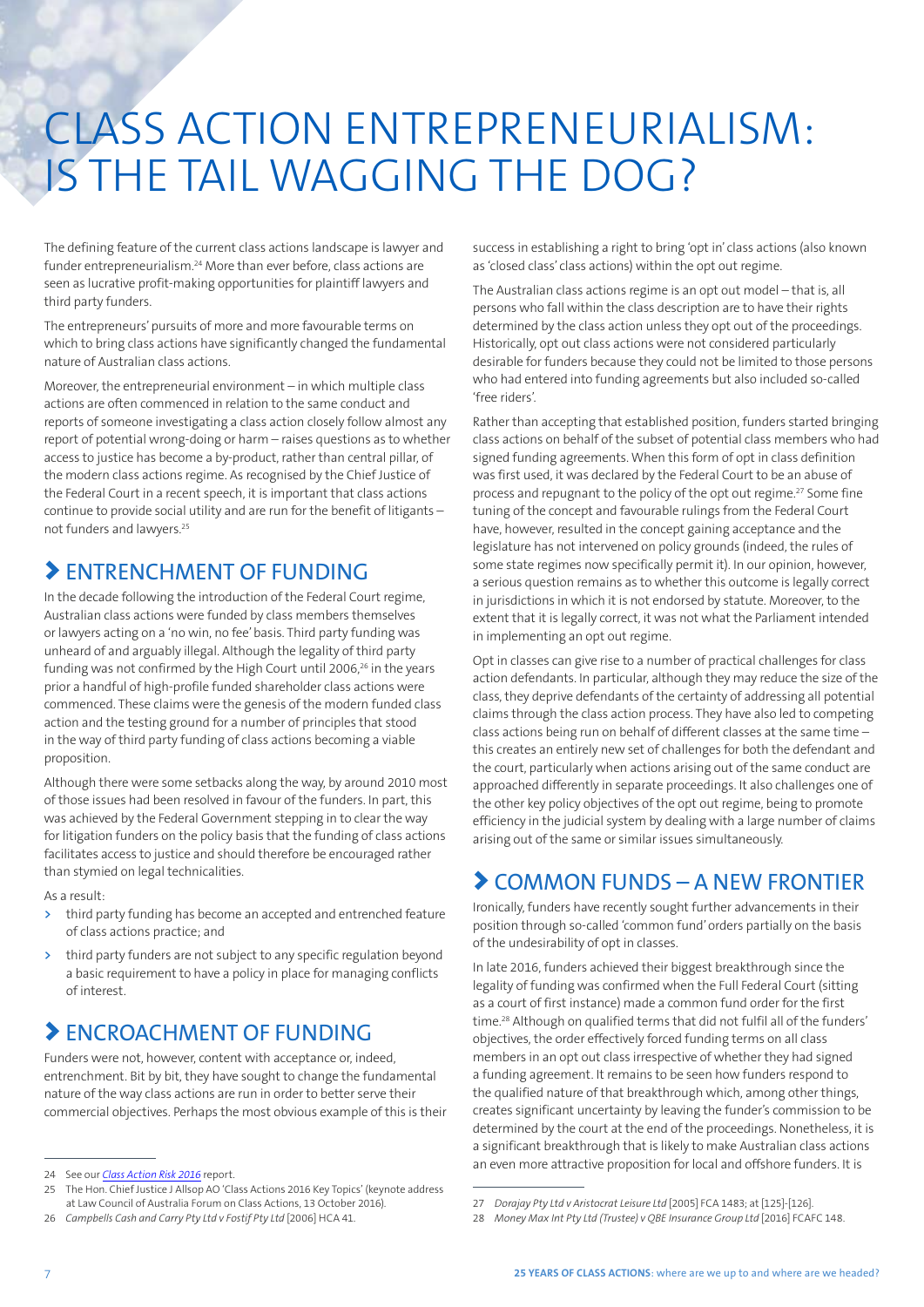also likely to change the way class actions are run, including by making early settlements less attractive to promoters.

Moreover, in keeping with the incremental approach to developments funders have taken to date, it would be reasonable to assume that they will continue to chip away with a view to achieving an outcome that more squarely achieves their objectives in due course.

### > LAWYER ENTREPRENEURIALISM

While litigation funding has been the most significant influence on the class actions landscape over the past decade, the effects of lawyer entrepreneurialism have been more acute in recent years. Not only has the number of 'new' law firms bringing class actions resulted in increased (and more speculative) filings, but it is also a core contributor to the trend for competing class actions and, in our view, to overall class action risk in more subtle ways.

In our experience, the inexperience of the new firms looking to get on the class actions 'bandwagon' has the potential to create significant practical and reputational issues for the defendants they sue. To a large extent, these issues arise from some new (and arguably more established) players not really understanding or grappling with their responsibilities as representatives of a class. Defending these claims (and protecting the reputation of the defendant in these circumstances) requires particular vigilance and insight.

On a different note, it remains to be seen how this trend may be affected if the law is changed to allow lawyers to charge contingency fees. The one certainty is that offering lawyers the opportunity to be remunerated by reference to a percentage of the outcome of class action litigation is not going to reduce the number of firms looking to get a slice of the action.

## > ACCESS TO JUSTICE?

Entrepreneurialism in class actions is not in itself problematic. The courts and Parliament have long recognised that it is an essential ingredient in facilitating access to justice.

That said, even when remedies are genuinely pursued, the biggest beneficiaries of most class actions are usually the lawyers and funders. Indeed, it is almost inevitable that the plaintiff lawyers and/or funders will be the biggest individual stakeholders in any class action. This creates undeniable conflicts of interests, including in relation to the way in which plaintiff lawyers have increasingly take steps to advance the interests of funders at the expense of the interests of class members. Recent examples include seeking common fund orders in forms which the courts have accepted would (if made) benefit the funder to the detriment of class members and arguing that the court does not have the power to consider the fairness of a contractual funding commission in the course of a settlement approval application. Even when the role of entrepreneurialism in class actions is accepted, these are worrying trends.

There are also an increasing number of class actions that, at the very least, raise questions as to whether they are genuinely brought with a view to securing a remedy for class members. Those cases fall into the following broad categories:

**>** Competing class actions: As mentioned above, competing class actions have a number of undesirable consequences. In most cases, there is little real justification for paying multiple sets of lawyers to run multiple claims when class members could be effectively represented in a single claim by a single legal team. The primary motivation for the commencement of duplicative claims is the desire to receive legal fees (although this is often overlayed by questions of adequacy of representation).

**>** Claims that do not appear to have been brought for the primary purpose of seeking a substantive remedy for class members. Some extreme examples have been struck out or stayed on that basis (notably the MCI claims), but other highly speculative claims remain on foot.

## > IS LEGISLATIVE CHANGE REQUIRED?

We are fast approaching a tipping point – there are signs that the market is changing in a way that will ultimately result in a sustained increase in class action filings, the filing of more speculative claims and the filing of more claims that will cause people to ask who is really benefiting.

The dangers of this situation were acknowledged by the Chief Justice of the Federal Court in a speech late last year:

If commercial interests and commercial returns (as opposed to professional responsibilities) are seen to drive a substantial section of this work then the cost of defending claims and the public cost of providing the infrastructure for them will come to be seen as an impost on Australian business and public infrastructure that will not be seen as acceptable.<sup>29</sup>

It is time for serious consideration of legislative change to ensure that the class action regime continues to serve its laudable objectives in modern times. The types of measures that we would like to see considered include:

- **>** tighter regulation of litigation funding;
- **>** reaffirmation of the opt out regime by a prohibition on opt in classes; and
- **>** tighter control of gateways, including in respect of competing classes.

There is no indication that any of these measures are currently under genuine consideration. Indeed, all legislative reform to date has facilitated class actions and litigation funding on the basis that both facilitate access to justice, and any measures to wind back those reforms are likely to be unpopular outside the business community. It is likely to take overwhelming evidence that the effects of entrepreneurialism have completely overshadowed the objectives of the class action regime before Parliament will act to rein things in.

<sup>29</sup> The Hon. Chief Justice J Allsop AO ['Class Actions 2016 Key Topics'](http://www.fedcourt.gov.au/digital-law-library/judges-speeches/chief-justice-allsop/allsop-cj-20161013) (keynote address at Law Council of Australia Forum on Class Actions, 13 October 2016), [Accessed 12 February 2017].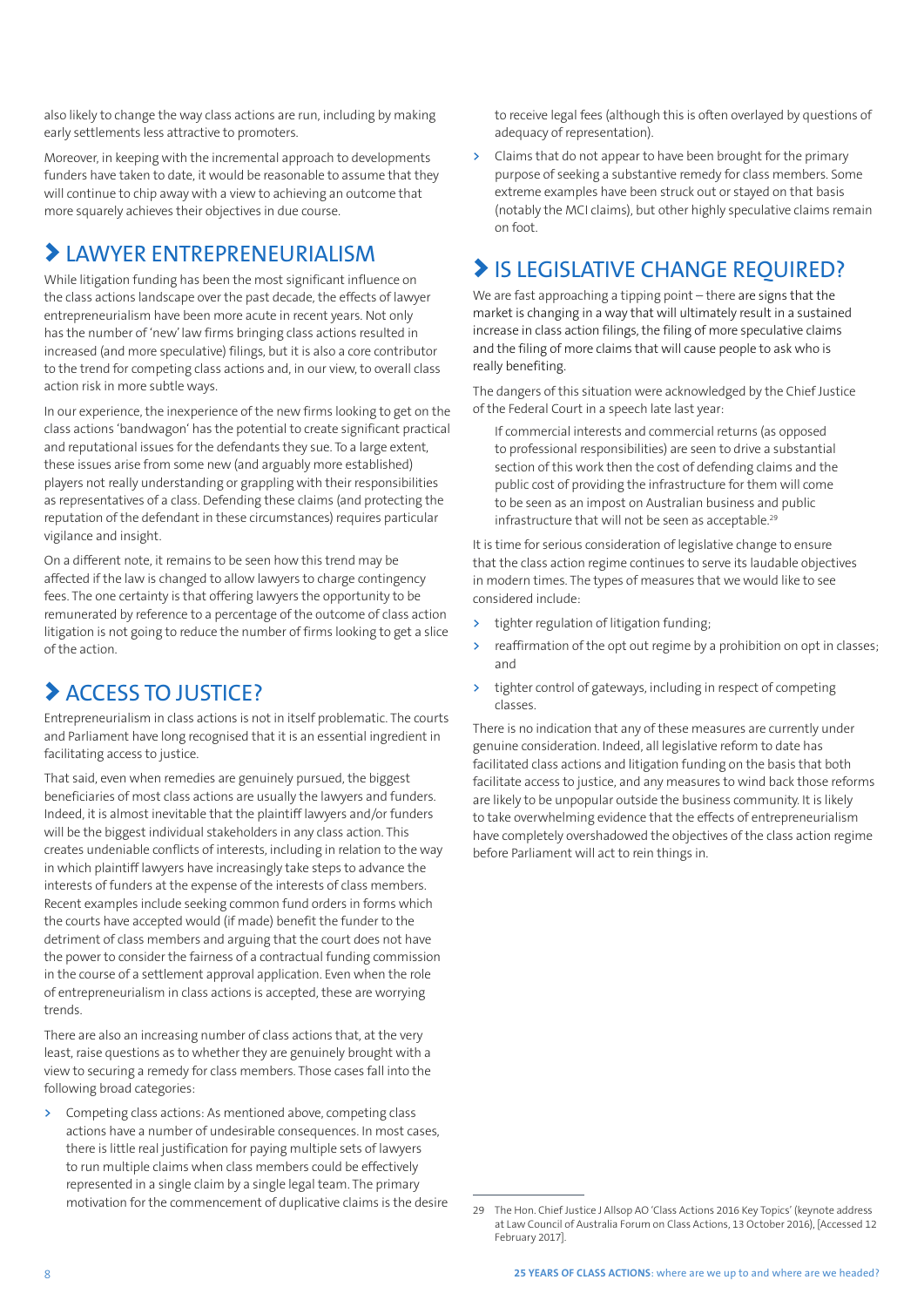# FINALITY THROUGH CLASS ACTIONS: THEN AND NOW

Two well recognised objectives of the class action regime were increasing access to justice and reducing barriers to remedy. A further benefit was the promise of finality associated with a binding judgment on the issues affecting multiple parties to a dispute. Finality in the determination of common issues would, in theory, prevent a multiplicity of proceedings, inconsistency of judicial decision-making, and uncertainty for the parties involved.

The High Court was recently called on to consider the extent to which finality is achieved from a class action judgment in *Timbercorp Finance Pty Ltd v Collins & Anor v Tomes.*30 Following an unsuccessful class action in the Victorian Supreme Court, the High Court held that it was not unreasonable for class members to subsequently raise further claims in individual proceedings. In these circumstances, the question arises as to the extent to which class action judgments achieve finality and, correspondingly, efficiency.

### > A LOOK BEHIND THE CLASS ACTIONS REGIME

The ALRC's 1988 report<sup>31</sup> identified two of the aims behind the introduction of the regime as being 'promoting efficiency in the use of court resources' and 'ensuring consistency in the determination of common issues'.32 The reforms were intended to 'provide a process for a more efficient, consistent and cost-effective disposition of large claims with common issues'.<sup>33</sup>

The ALRC considered that a notable deficiency of the existing court system at the time was the ability to 'secure a binding decision in respect of all affected' in respect of a 'multiple wrongdoing' – described as a common cause of action causing loss and damage to multiple plaintiffs.34 The lack of a mechanism that could enable 'common issues to be determined conclusively for all those affected in one determination<sup>'35</sup> was considered particularly problematic:

Where a number of individual claims arise out of a common wrong but are brought, for example, in different courts, before different judges or at all different times, inconsistent and varying verdicts can result… Such inconsistencies can result in courts being seen as inefficient and unfair.<sup>36</sup>

The ability to sue for damages in a grouped proceeding, where common issues could be determined together, was identified as an effective tool to reduce 'the cost of litigation to the individual' at the same time as 'avoiding a multiplicity of proceedings'.<sup>37</sup> In addition to the case

management benefit, reducing a multiplicity of proceedings was viewed as leading to a result in which 'consistency of decision making [would be] promoted<sup>'.38</sup> As the ALRC outlined, '[t]he primary policy goals of such procedures are to enable the most efficient use to be made of resources to ensure consistency in decision making'.<sup>39</sup>

The opt out regime was central to the efficient working of the class action mechanism. A system in which parties were automatically included in the action, unless they expressly opted out, was considered to benefit access to justice and uphold the aims of the class action regime:

This approach is compatible with all the different purposes served by the grouping of claims, including…ensuring that all persons with the same interest in an issue are bound by a single decision on that issue; if members having identical interests, an action or decision in respect of one can, without injustice, be taken to apply to the others.<sup>40</sup>

This system was to operate with the lead plaintiff having conduct of the proceedings, with the result that any step taken by the lead plaintiff would bind class members.41 However, the ability of courts to allow for consideration of individual issues was also recognised by the ALRC:

There may be issues which must be decided separately in relation to each group member, for example, the quantum of damages to which a party is entitled following determination of liability. Where individual issues arise, the Court is able to give a group member the conduct of his or her proceeding so far as it relates to those issues 42

Notably, finality of outcome was recognised as an important mechanism by which the aims of access to justice, efficiency and consistency of decision making would be achieved. The ALRC Report stated:

To achieve maximum economy in the use of resources and to reduce the cost of proceedings, everyone with related claims should be involved in the proceeding and should be bound by the result.43

### > THE TIMBERCORP DECISION

The High Court handed down judgment in *Timbercorp* on 9 November 2016. The court unanimously dismissed Timbercorp Finance's appeal from the Victorian Court of Appeal decision on the question of whether class members were precluded from raising defences to its claims for debt recovery for investments in Timbercorp managed investments schemes (*MISs*).

Before Timbercorp Finance's action for debt recovery, the Victorian Supreme Court had dismissed a long and complex class action against Timbercorp regarding alleged deficiencies in PDSs for the Timbercorp

41 Report Summary at [19].

<sup>30</sup> [2016] HCA 44.

<sup>31</sup> Australian Law Reform Commission, *Grouped Proceedings in the Federal Court*, Report No 46 (1988) (*Full Report*), Australian Law Reform Commission, *Grouped Proceedings in the Federal Court*, Report No 46 Summary (1988) (*Report Summary*), collectively, the *1988 ALRC Report.*

<sup>32</sup> Report Summary at [6].

<sup>33</sup> *Class Actions in Australia*, V.

<sup>34</sup> Summary Report at [7].

<sup>35</sup> Full Report at [66].

<sup>36</sup> Full Report at [66].

<sup>37</sup> Report Summary at [6].

<sup>38</sup> Report Summary at [4].

<sup>39</sup> Report Summary at [8].

<sup>40</sup> Report Summary at [13].

<sup>42</sup> Report Summary at [20].

<sup>43</sup> Final Report at [92] (emphasis added).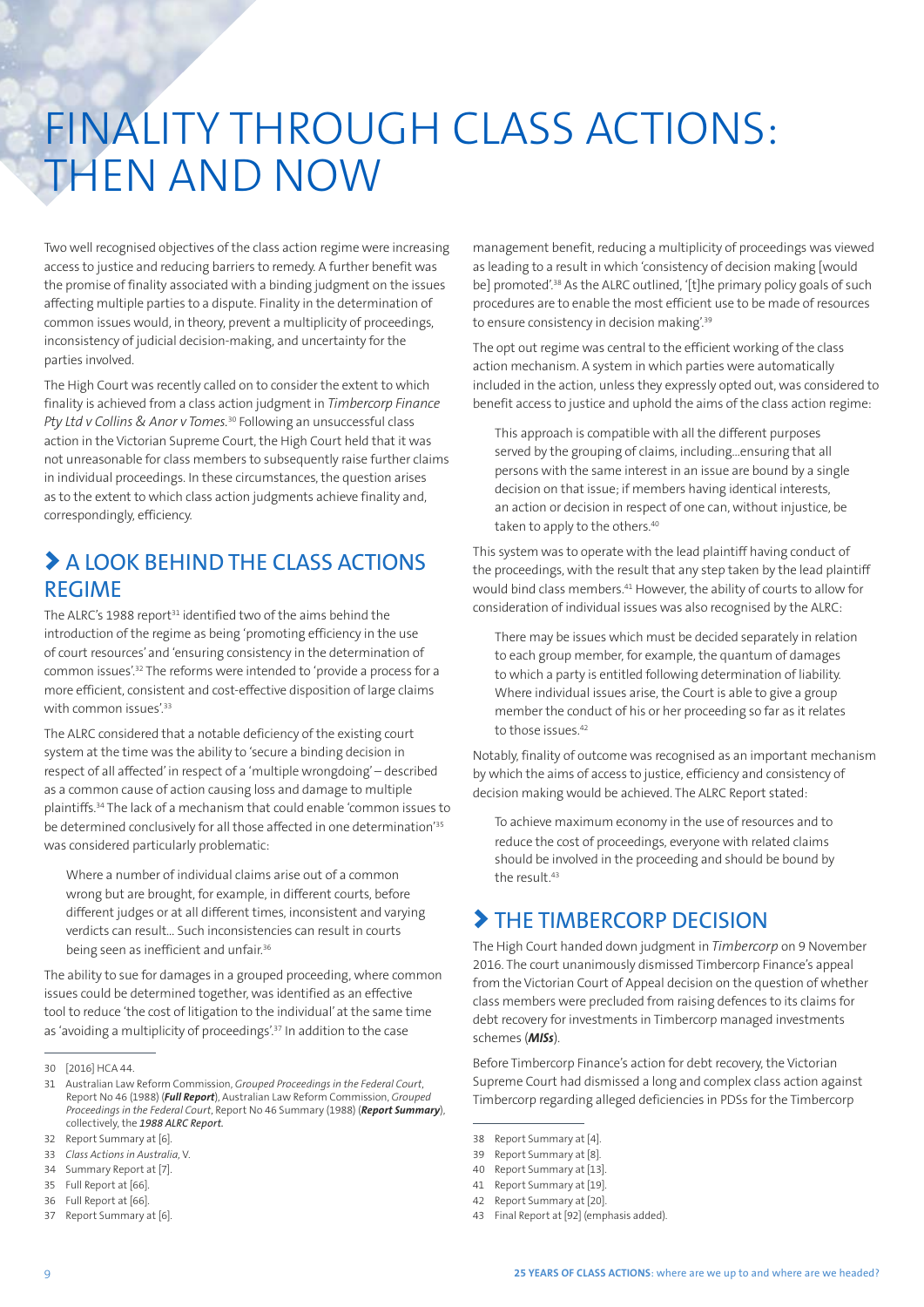MISs. Timbercorp Finance contended that the effect of the class action judgment was to preclude borrowers from raising individual defences against demands for payment of the loans.

In dismissing Timbercorp Finance's appeal, the High Court made the following key findings:

#### The lead plaintiff did not represent class members on individual issues

The court found that the lead plaintiff in the class action was only the 'privy' of class members for common issues, not individual issues.<sup>44</sup>

#### Class members were not estopped from raising new defences

The court found that *Anshun* estoppel did not apply to restrict the ability of class members to raise defences against demands for loan repayment by Timbercorp Finance, because the class members could not, and were not expected to, have raised individual defences during the class action.45 The court provided three main reasons for this finding:

- **>** The class action regime is principally intended to deal with common issues, with specific provisions providing for situations in which individual issues will be dealt with outside of a class action.
- **>** Class members only have a limited opportunity to engage in class actions and therefore should not be expected to raise discrete individual issues while the common issues are being determined.<sup>46</sup>
- **>** During the class action, the trial judge had ordered that Timbercorp Finance's counterclaim about outstanding loan amounts was to be deferred for consideration until the determination of common issues had occurred. The common issues were therefore limited to issues regarding the validity of the PDSs. As such, there was no opportunity for class members to raise individual defences specifically in relation to their loans during the class action – to the contrary, it was anticipated that these defences could be raised at a later time when Timbercorp Finance's counterclaim was being considered.47

#### Failure to opt out not relevant to determination of estoppel

It was not unreasonable for the class members to fail to opt out of the class action even if they also had individual defences that could have been raised at the time. The opt out notice did not inform class members that they would lose the ability to raise individual defences if they participated in the class action; rather it warned that they 'would not be able to make the *same* claim in any other proceedings'.48

#### No abuse of process

Finally, as the regime did not require class members to raise individual claims during the class action, the raising of individual defences in loan recovery proceedings instituted by Timbercorp Finance did not constitute an abuse of process.

Interestingly, the court in *Timbercorp* referred to the findings of the 1988 ALRC report, recognising that key aims behind the enactment of the class actions regime included avoiding multiplicity of actions, and consistency of outcome.49 However, in referring to the origins of the regime, the court highlighted the ALRC's emphasis on there being a

'commonality of interest' in order to find that the lead plaintiff should be taken as representing the class members in respect of pleaded and unpleaded claims, for the purposes of considering whether the principles of estoppel should apply.50

In considering Timbercorp Finance's contention that the raising of individual defences in subsequent proceedings constituted an abuse of process, the court emphasised that '[t]he ALRC [in its 1988 report] was not suggesting that a class member should not be permitted to pursue an individual claim outside the group proceeding'.51 Rather, the regime's purpose was to encourage class actions where there was a common question or issue for determination. Given that the trial judge had deferred the matters relating to Timbercorp Finance's debt recovery for consideration until after the common issues in the *Timbercorp* case had been determined, the court found that raising individual defences to demands for loan repayment did not constitute an abuse of process – instead finding that, '[t]o the contrary, the preclusion of the respondents' defences to the appellant's claims would be unwarranted in principle and therefore unjust'.<sup>52</sup>

### > IMPLICATIONS OF *TIMBERCORP*FOR FINALITY IN CLASS ACTIONS

The *Timbercorp* decision demonstrates that there are limits to the extent that finality will be achieved once judgment is handed down in a class action. However, there are still a number of questions outstanding as to how the *Timbercorp* decision will affect the class actions regime, and the extent to which, in practice, multiple proceedings may be allowed to proceed.

First, the question of the scope of the 'common issues' in a proceeding will need to be considered in more detail by subsequent courts. A narrow interpretation on common issues could leave open the possibility of numerous new individual proceedings being initiated after the conclusion of an unsuccessful class action. On the other hand, a broad view of the common issues would limit the types of proceedings able to be brought after a class action is concluded.

Second, the question of what issues were determined or relevant at trial is likely to become of increasing relevance. Issues left to be determined at a later stage, or not decided upon by a trial judge, may impact on the ability of class members to raise their claims after judgment in a class action has been handed down.

Third, it remains to be seen whether courts may be prepared to take a broader approach to the scope of the issues resolved in a class action where 'offensive' claims are raised (for example, that a manufacturer's negligence caused loss and damage to class members) as compared with 'defensive' claims, such as those raised in the *Timbercorp* class action. This point was highlighted following the High Court's decision in a judgment on the merits of individual defences raised by four Timbercorp class members. Justice Judd commented:

<sup>44</sup> *Timbercorp* at [39].

<sup>45</sup> *Timbercorp* at [58].

<sup>46</sup> *Timbercorp* at [58].

<sup>47</sup> *Timbercorp* at [68].

<sup>48</sup> Emphasis added.

<sup>50</sup> *Timbercorp* at [47]-[53]

<sup>51</sup> *Timbercorp* at [71]. 52 *Timbercorp* at [73].